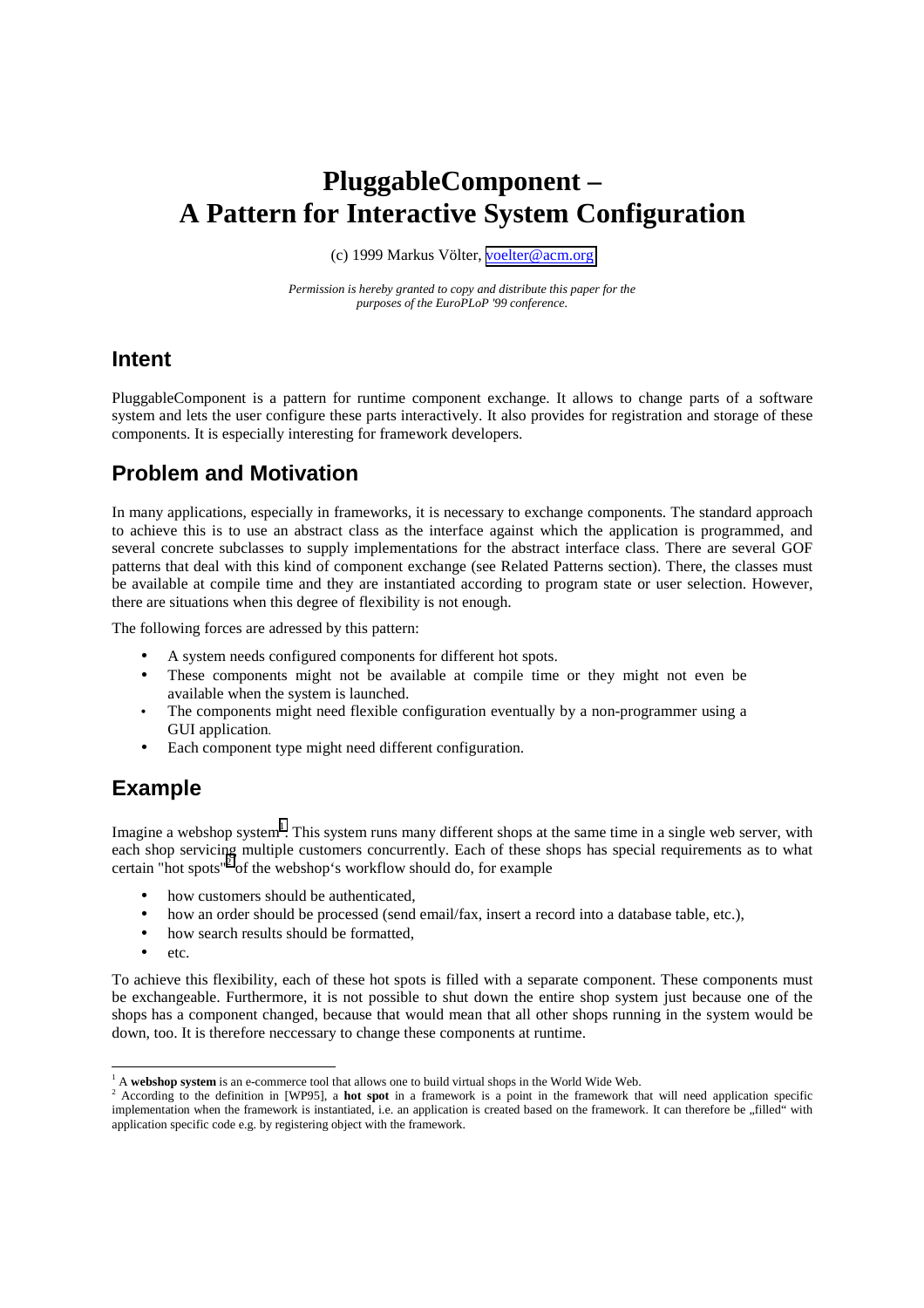An additional requirement is that each of those components needs individual configuration. For example, an order processing component which sends an email to process a customer's order needs to know the destination email adress, an SMTP host, and some other parameters. Another order processing component may want to insert the order into a database table, so it must be informed about database driver, connection URL and tablename, etc. The values for these parameters must be supplied by a non-programmer (called the shop administrator). The different components used and their parameters are illustrated in figure 1a.



*Figure 1a: Example shop configuration*

A shop configuration has a couple of hot spots, depicted by the cut-outs in the ShopConfig object (1). Each of these hot spots requires a special type of component to be filled in. For example, the first cut out might be the hot spot where the component which displays search results is installed, the second might be used for the component that displays a single product, and the third might be used for the order processing component. The ShopConfig object (2) in Figure 1a illustrates this. In (3) the configurations for multiple shops can be seen. Each shop has different classes used to implement the hot-spots, denoted by the color and the number of the shape. All classes of the same shape have in common that they all implement the same interface so that they fit into the hot spot. But each of the classes can implement the interfaces differently, and additionally, each class has different parameters defined (see order process handler example in previous paragraph). The values of these parameters are specific to one concrete instance of such a class, i.e. the component **1** which is used in the first and the third shop has the same parameters, but they have distinct values assigned in the two uses of the component.

There are two applications that are interesting in the context of this pattern:

- The shop system. This is the application which runs the shops, it is implemented as a Java Servlet. It handles sessions, keeps track of a customer's shopping cart etc. In the context of the PluggableComponent Pattern this application plays the role of the **application**.
- The administration tool which the shop administrator uses to administrate the shop system. This is called the **configuration tool**.



*Firure. 1b:The overall architecture of the example webshop system.*

The component configuration works in the following way (see figure 1b):

- 1. The administrator creates a new shop, the Pizza Shop in figure 1b.
- 2. For each hot spot, he selects which concrete class should be instantiated to fill the hot spot.
- 3. An object of this class is created and its parameters are filled with values. For this purpose a GUI based editor may be used, for example.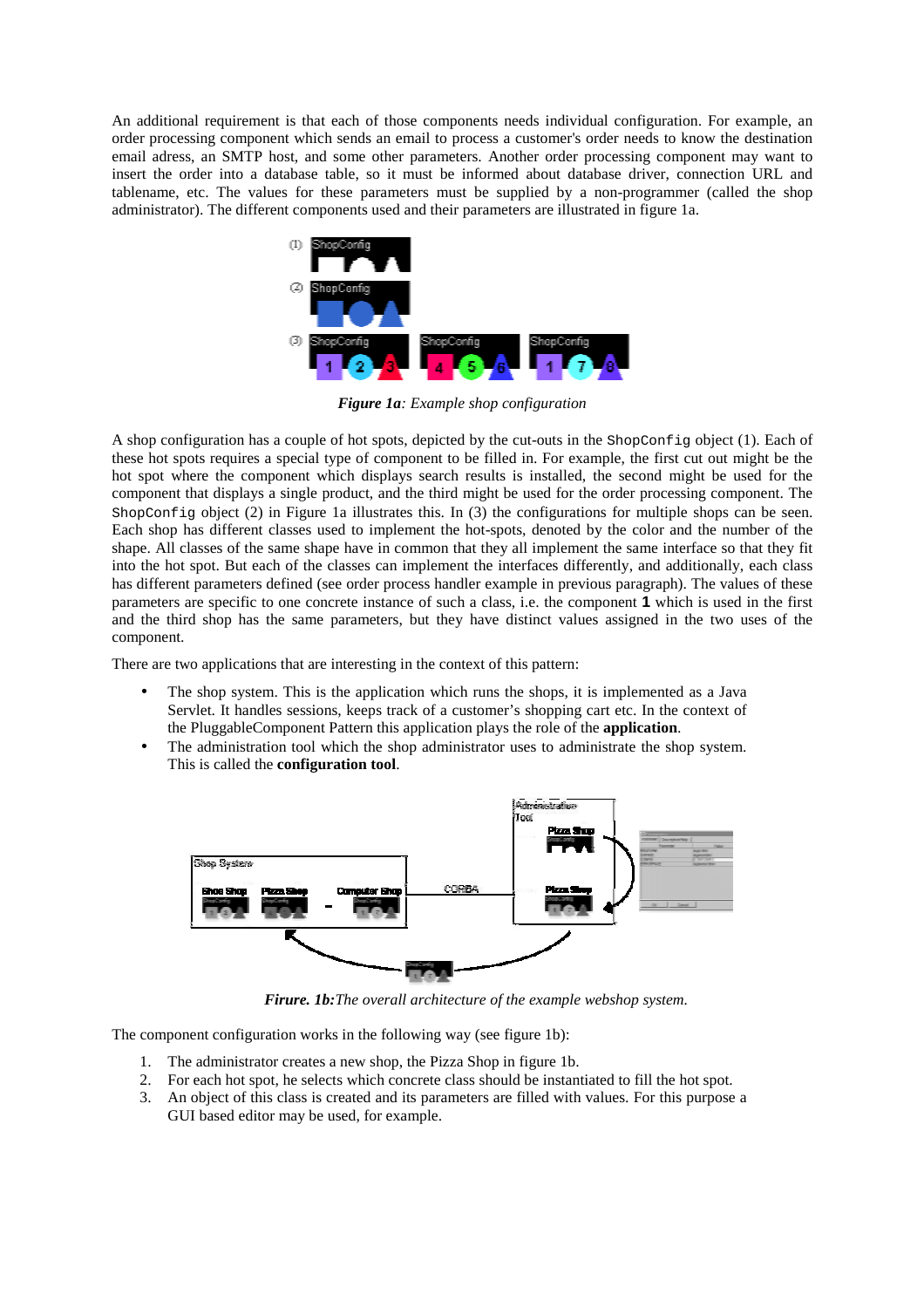- 4. This process is repeated for all hot spots of the ShopConfig object.
- 5. When all hot spots are filled, the complete configuration, including the values for the components' parameters, is transferred to the shop system at runtime.

The PluggableComponent pattern provides an infrastructure for runtime component exchange. In detail, it provides:

- A basic exchangeable component that can be configured with parameters. This component is called a PluggableComponent.
- A registry to manage the different types of PluggableComponents.
- A way to store and transfer configured PluggableComponents.

# **Applicability**

Use this pattern, if

- it is necessary to configure many different "hot spots" of a system at runtime,
- each concrete implementation of a PluggableComponent for a certain hot spot needs different configuration parameters,
- and each instance of a components requires different values for their parameters.

Because this pattern makes use of dynamic class loading and serialization, the language or system used to implement the pattern must support these features. In the given example, the Java programming language is used.

## **Solution**

**Provide a base class PluggableComponent which can be configured with parameters. For each hot spot, create an abstract base class that inherits from PluggableComponent, from which the concrete implementations for the hot spots inherit. Make these classes serializable and create facilities to configure, store, transfer and register them.**

### **Structure**

For each , hot spot" of the system an abstract class is defined which inherits from the PluggableComponent class. This abstract class provides the interface for the hot spot. Several concrete sublasses are created to provide for different behaviours of a given hot spot. Each class defines, which configuration information (parameters) it needs. When an object has been configured by a user, for example with the help of an editor, it is serialized and stored together with its configuration. When the PluggableComponent should be used, it is deserialized. Figure 2 shows the class structure of a PluggableComponent.

The abstract base class PluggableComponent serves as the root for all replaceable components. It holds a collection of parameters and contains all code that takes care of parameter management. These parameters store the configuration information the component needs when it is used in the application. The parameters can be stored as name-value pairs, whereas the value could be of type String in a very simple implementation, alternatively some polymorphic type such as Object in Java or an Anything [ANY] could be used.

Parameters handling is a two-step process:

- 1. The name of the parameter must be defined. This happens in the constructor of the classes. Parameters can be defined in every point in the hierarchy, i.e. it is also possible to create parameters in the abstract category classes if all concrete classes have some parameters in common.
- 2. Later, when the PluggableComponent is configured, the values for the parameters are supplied. That's why it is not possible to supply the parameter values in the constructor of the parameter. In other words: The parameters are a property of the class, the values for these parameters are specified when an object of the class is configured.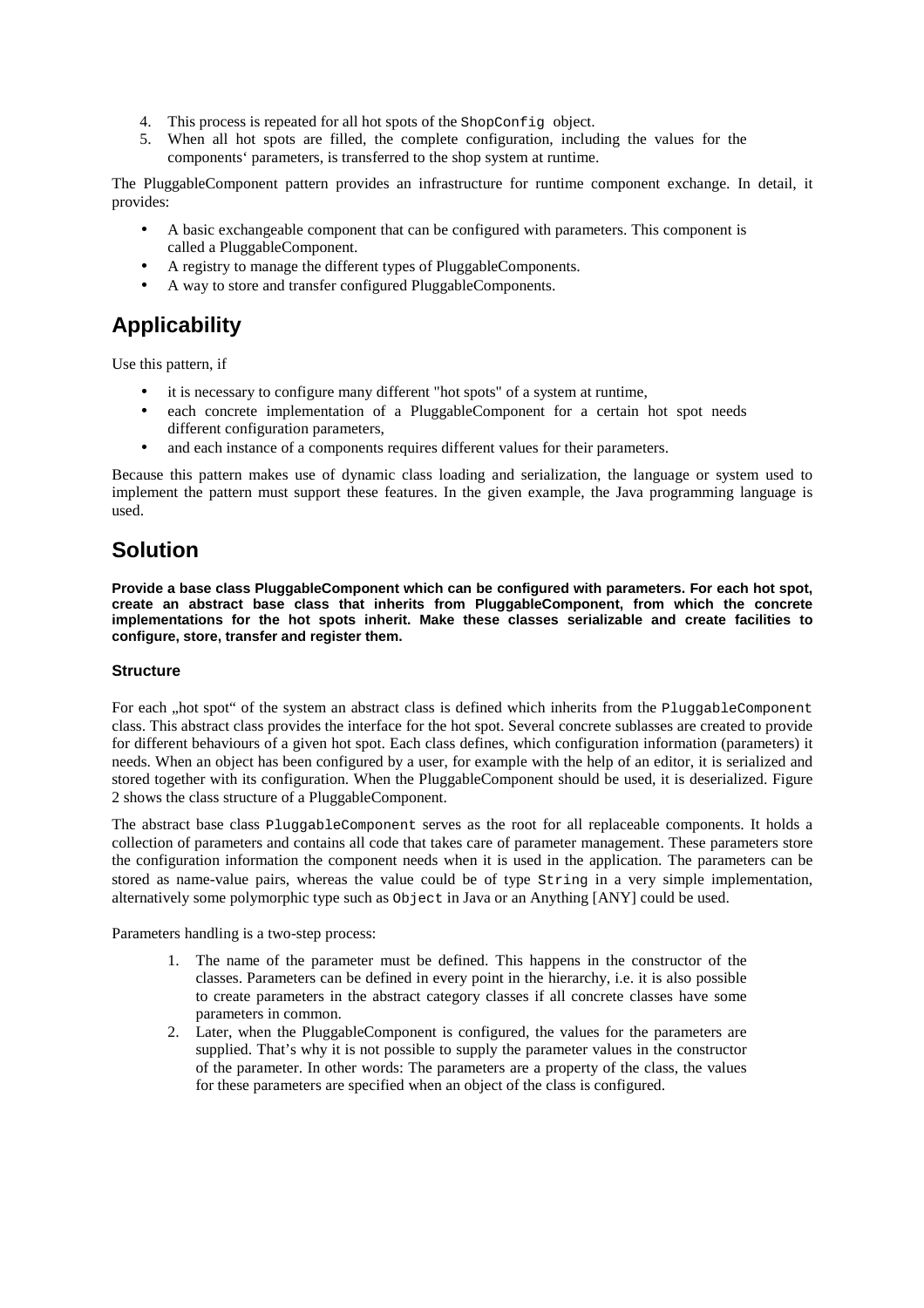

*Figure 2: The basic Structure of a PluggableComponent system*

In a system that uses PluggableComponents there will probably be many different hot spots. We call a PluggableComponent that fits the interface of one such hot spot a Category PluggableComponent. It is modeled as an abstract class, AbstractCategoryPC. For each hot spot there will be a corresponding AbstractCategoryPC class.

A ConcretePC is a concrete (non-abstract) implementation of an AbstractCategoryPC. For each AbstractCategoryPC there may be many different ConcretePCs which may have different behaviour and different sets of parameters. These will later be plugged into the corresponding hot spot with the help of the configuration tool.

To define its parameters, each of these PluggableComponents can call defineParam(paramName) in its constructor. The AbstractCategoryPCs thereby define all the parameters which all concrete PluggableComponents of the respective category have in common. The ConcretePCs define the parameters that are needed by this specific concrete PluggableComponent in excess of those defined in its category. As mentioned above, defining a parameter does not imply that a value for the parameter is specified. This happens later, at configuration time.

To supply values for the defined parameters, the two methods setParamValue(name, value) and getParamValue(name) are used by the configuration tool. This tool uses a Configurator object to do this.



*Figure 3: The overall structure of a system using PluggableComponents*

The configuration tool must know which PluggableComponent categories are available in the system. As described above, these categories correspond to the abstract category classes (AbstractCategory1PC and AbstractCategory2PC). A special class called Registry is used to store this information.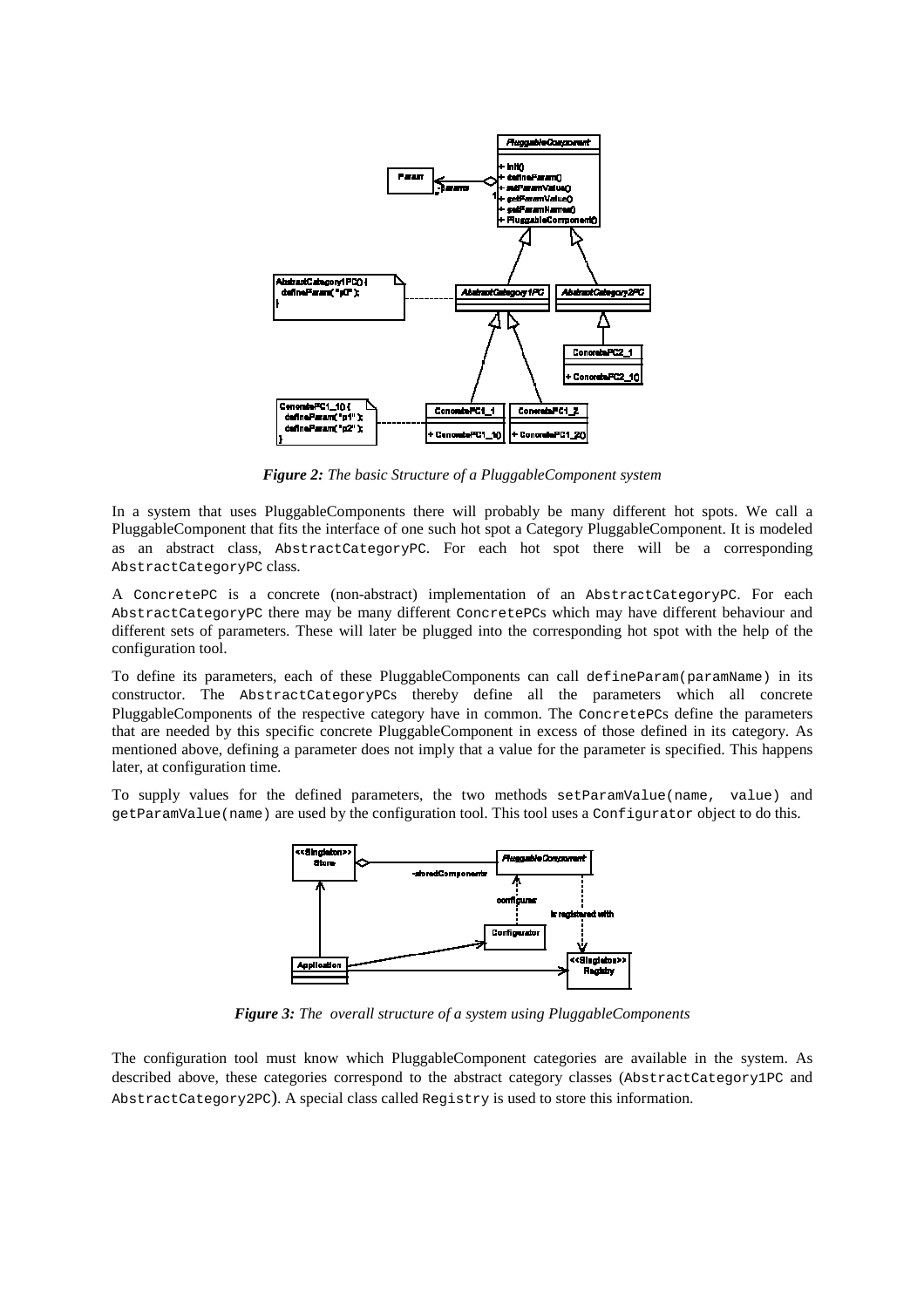

*Figure 4: Other classes in the system*

This class is a singleton, because in each application only one global Registry should be used. This Registry must store the names of the categories and the available concrete PluggableComponents for these categories persistently. To name the category, the class name of the corresponding AbstractCategory class may be used.

The method createCategory(catName) creates a new category. To register a concrete PluggableComponent for a category, the class provides the method registerPCForCategory(catName, className). getCategories() returns an Enumeration of all the category names registered in the Registry, and getPCsForCategory(catName) returns the class names of all concrete PluggableComponents registered for the specified category catName. These two methods are used by the configuration tool to query the system about the PluggableComponent categories and the concrete PCs that are available for those categories. This information can be used for example to create choice boxes to allow the administrator to select concrete PluggableComponents for the system's hot spots.

After the administrator has configured (i.e. supplied parameter values for) a PluggableComponent, it must be stored. The proposed mechanism is to use a central object, the Store, which contains all the configured PluggableComponents. The Store-object (possibly also a singleton) is then serialized and can then either be saved or transferred.

It stores the PluggableComponents as name/PluggableComponent pairs, i.e. each PluggableComponent is identified in the Store by a unique name. It is not defined how this name should be constructed. In a typical application there will be one configured PluggableComponent per hot spot, i.e. per category. Then it may make sense to use the category name as the name for the configured PluggableComponent.

store() and get() are used to store PluggableComponents in and get PluggableComponents from the store, respectively. A method for removing a PluggableComponent from the store may also be added.

When all the PluggableComponents are configured and stored in the store, the complete store is serialized to a stream (which can be a file, byte array or network socket) using serializeToStream(stream). The application can then deserialize a Store by calling the static method deserializeFromStream(stream).

The most important aspect of the PluggableComponent Pattern is the possibility to configure arbitrary PluggableComponents, even interactively. Configuration here means that values for the defined parameters are supplied. For this purpose a Configurator is used. This Configurator can, for example, present the parameters in a table and let the administrator edit the parameters by entering values (or by using a special editor for each type of parameter, see Variants section). In figure 5, an example editor is shown.

| Parameters                   | 国               |
|------------------------------|-----------------|
| Patameter   Description/Help |                 |
| Parameter                    | Value           |
| REDFORM                      | logic timi      |
| <b>OKPAGE</b>                | loginak titml   |
| <b>CONFIG</b>                | CONFIDENTI      |
| <b>FROORD VISIT</b>          | Ingineron Maril |
|                              |                 |
| Cancel<br>DK.                |                 |

*Figure 5: An example for a PCEditor*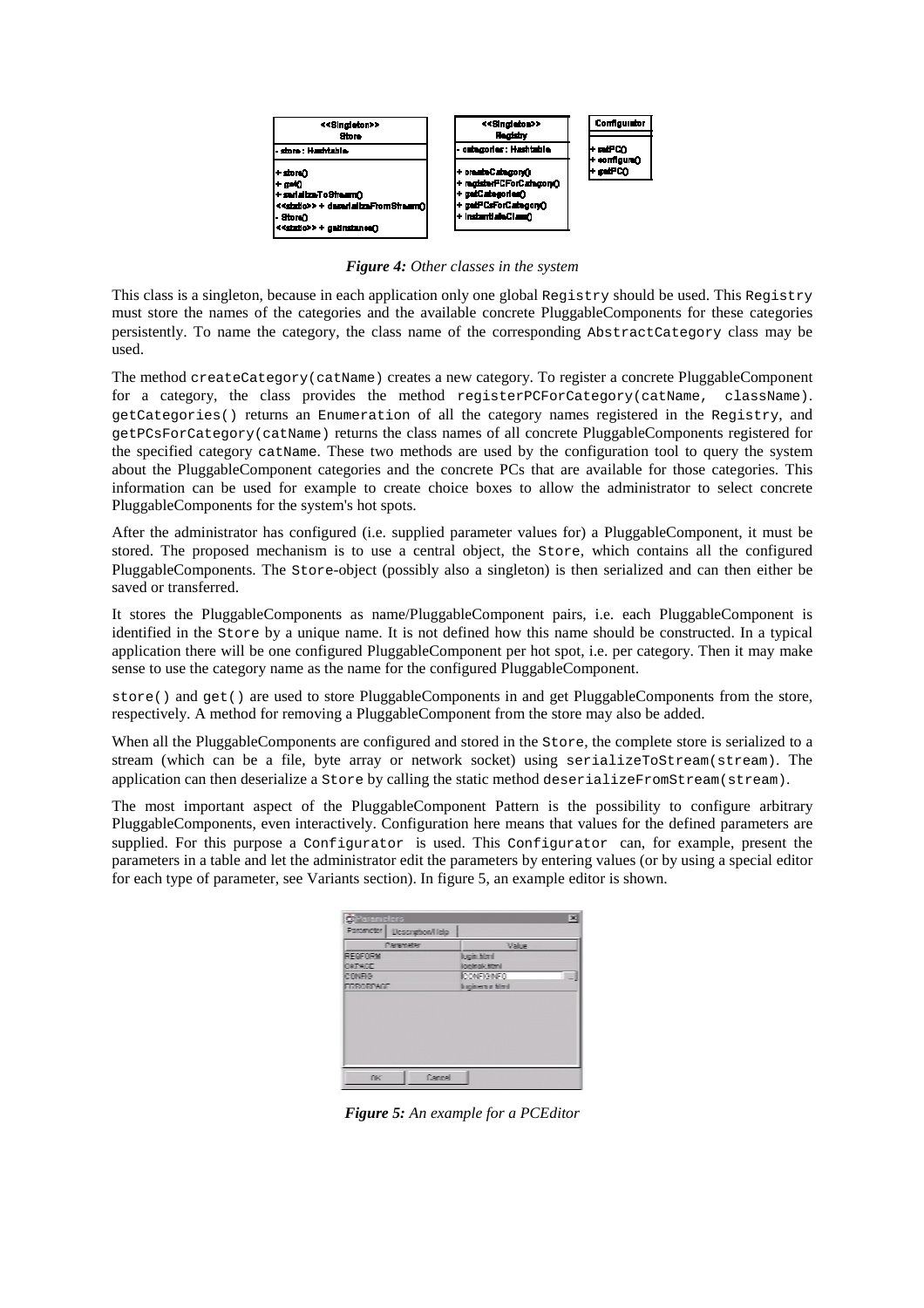The Configurator has three methods.  $setPC(pc)$  sets the PluggableComponent instance to be configured. configure() configures the componet (e.g. by opening the above displayed the editor), and getPC() returns the configured PluggableComponent.

### **Participants**

#### **PluggableComponent**

Abstract base class for all PluggableComponents. It is responsible for parameter handling and thereby provides the interface against which the PCEditor is implemented.

#### **AbstractCategoryPC**

The abstract base class for PluggableComponents of a certain category. It is used in the application as an interface against which the application is programmed. It supplies abstract methods for the business logic.

#### **ConcretePC**

A concrete implementation for a specific category. It extends the corresponding AbstractCategoryPC and fills its abstract business logic methods with useful code.

#### **Param**

This class contains information about a parameter for a PluggableComponent.

### **Registry**

Contains information on the categories and their respective concrete PluggableComponents in a system.

#### **Store**

Stores the completely configured PluggableComponent objects.

#### **Configurator**

Used by the configuration application to set the parameters, may provide some kind of GUI.

### **Interactions**

#### **Creating a new Category**

To create a new category, the programmer must derive a new abstract class from PluggableComponent. In the constructor of this class parameters can be defined with defineParam(name). These are the parameters that are common to all concrete PluggableComponent classes of the newly created category. The programmer must then decide on a name for that category, one possibility is to use the class name of the abstract category class. The method createCategory(name) must then be called on the Registry singleton object. If the information on categories and their concrete PluggableComponents is stored in a file, this file can also be modified directly. The format could be like the following:

```
Category1/ConcretePC1
Category1/ConcretePC2
Category1/ConcretePC3
Category2/ConcretePC1
Category2/ConcretePC2
Category3/ConcretePC1
```
#### **Adding concrete PluggableComponents**

The concrete PluggableComponents are classes derived from the previously defined abstract category class. Again, these classes can call defineParam(name) to define the specific parameters which these classes need in excess of those defined by its abstract category superclass (Don't forget to call the super ()-Constructor!).

Then, either registerPCForCategory(name, PluggableComponent) must be called on the Registry, or the file must be modified directly (see above).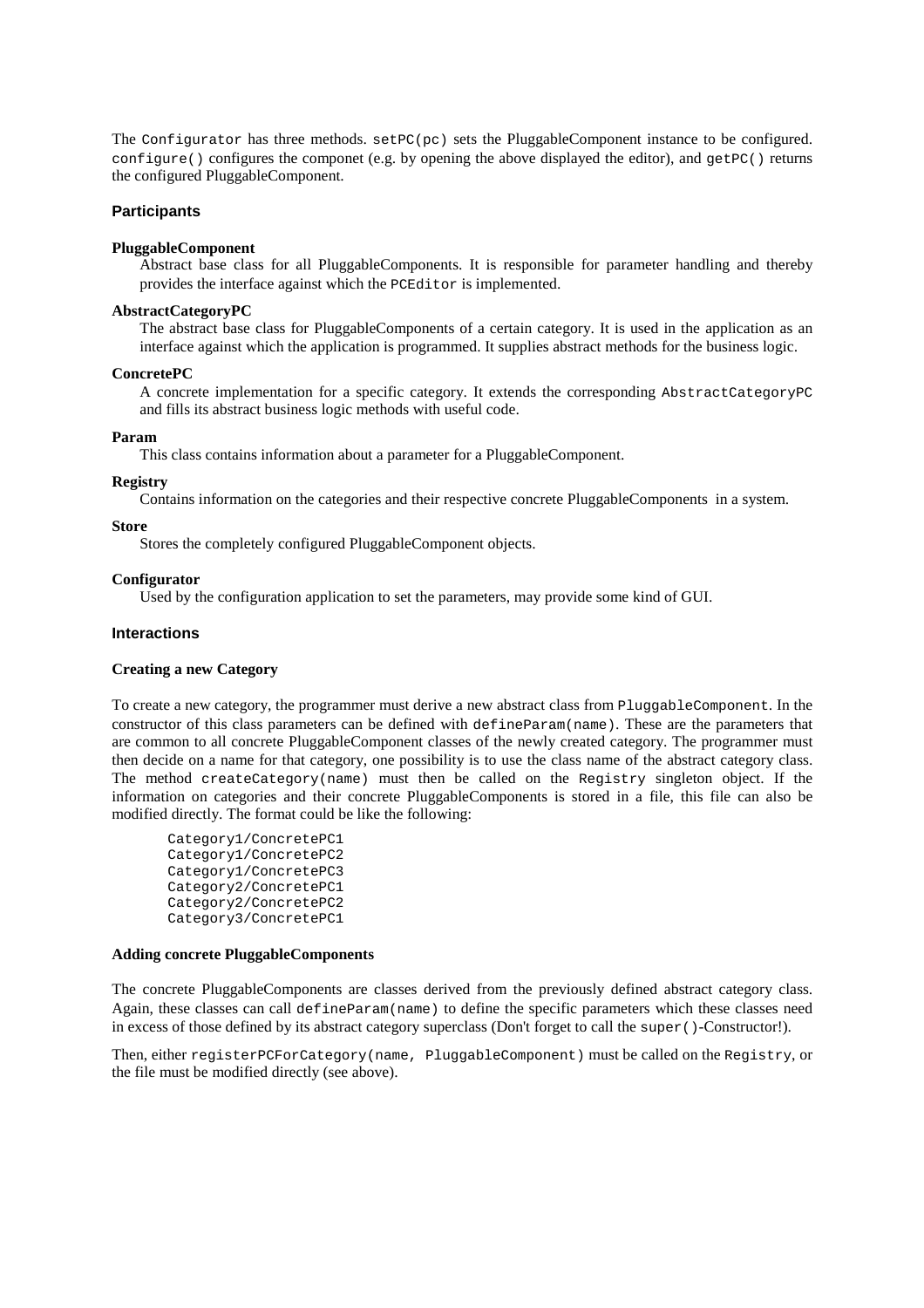### **Creating and configuring PluggableComponent objects**

The configuration tool must allow the administrator to fill the hot spots of an application with a configured PluggableComponent. If the administrator has decided which hot spot should be filled (i.e., which PluggableComponent category is to be used) the system can e. g. prompt the administrator with a combobox where he/she can select which concrete PluggableComponent he/she wants to use. The system then loads the class dynamically and instantiates it. This process is illustrated in figure 6.

When this process has taken place we have an object of the intended PluggableComponent class with its parameters defined internally. Next comes the setting of those parameters.

- The application invokes  $setPC(pc)$  on the previously instantiated PluggableComponent Configurator.
- The Configurator then queries the PluggableComponent for all its parameters by calling getParamNames().
- The application then calls configure() on the Configurator, which displays its windows and lets the administrator edit the parameters. For each parameter the administrator fills in, the Configurator calls setParamValue(name, val) on the PluggableComponent.
- When the administrator has clicked the OK button, the configuration tool calls  $q$ etPC() and gets a reference to a completely configured PluggableComponent.

This process can be found in figure 7.



*Figure 6: Selecting and instantiating a PluggableComponent*

Now that we have a completely configured PluggableComponent we can store it in the Store. This is simple, we just have to find a name for this concrete PluggableComponent and store it by invoking store(name, PluggableComponent) on the Store-object. When all PluggableComponents are stored, the complete Store-object has to be serialized by calling serializeToStream(stream) on the store.

#### **Using configured PluggableComponent - objects in the application**

A application (e.g. the shop system) that wants to use the configured PluggableComponents must first load the store (deseriale it from a stream) by calling the static method deserializeFromStream(stream) on the Store-class which will return a Store-object that can be used in the application.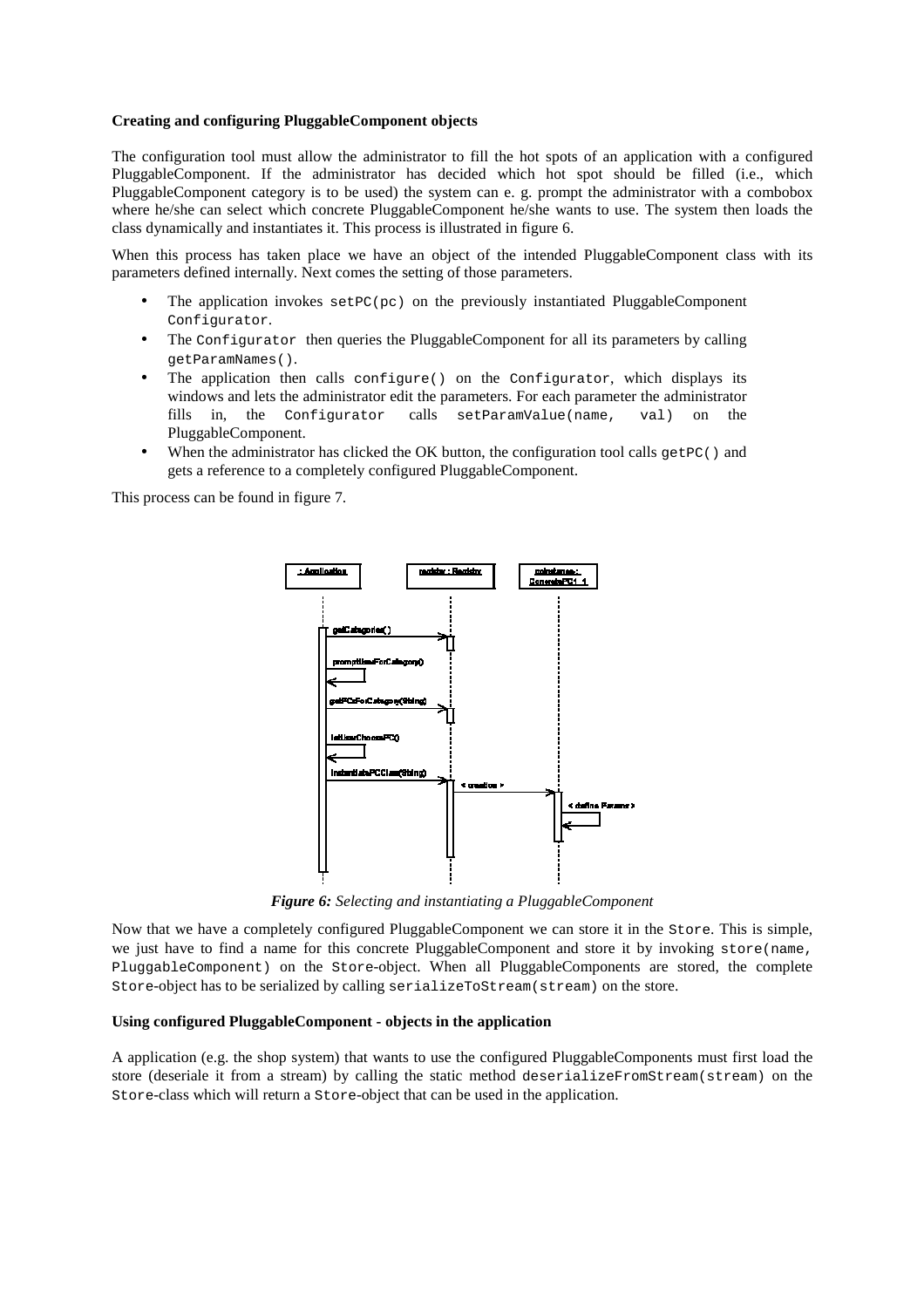

*Figure 7: Editing a PluggableComponent*

The application can then call get (name) to retrieve a completely configured PluggableComponent from the store, where name is the name that has been given to the configured PluggableComponent at configuration time. See figure 8. All business methods defined in the AbstractCategoryPC can now be invoked on the object.



*Figure 8: Using a configured PluggableComponent*

### **Consequences**

Using PluggableComponent has the follwing **benefits:**

• Components can be added and exchanged at runtime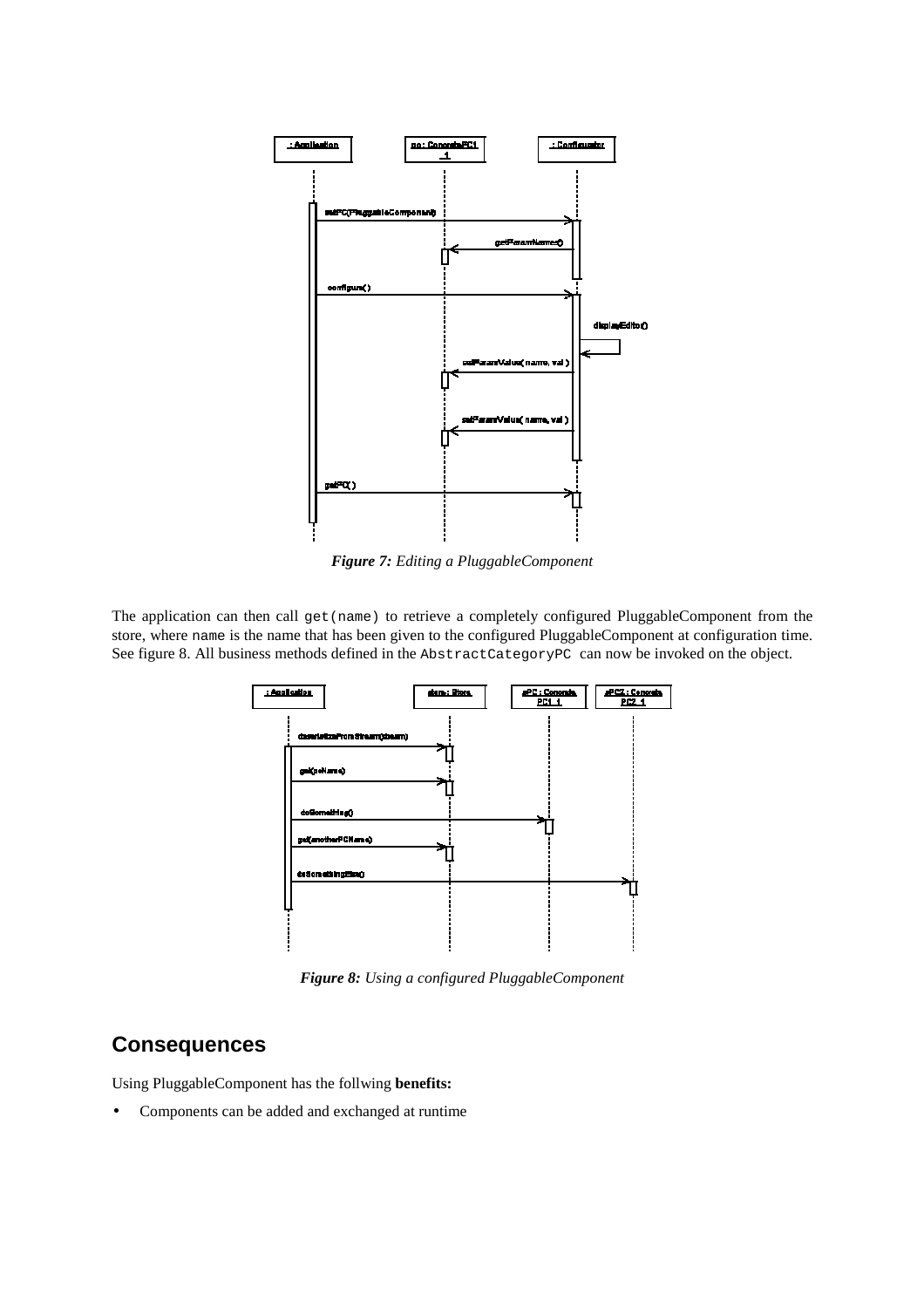- The configuration of components can be done interactively with a nice GUI or automatically. The Configurator does not mandate a specific solution.
- New concrete PluggableComponents can be developed and integrated into the system without recompilation or restart of the system

However, the pattern has the **drawback** that the PluggableComponents stored in the Store are real objects, not classes with configuration options. Therefore, if it is necessary to have multiple instances of the same PluggableComponent in the application, a (possibly expensive) copy operation has to be performed.

### **Example resolved and sample code**

As mentioned above, the PluggableComponent Pattern can be used to achieve the necessary flexibility for a webshop system. In this system, PluggableComponent is used to implement many of the key features of a shop, among those is order processing. In the example below we will build the order processing PluggableComponents. We do not implement a Registry class, because it is simple to do and we don't need one in the example (only one Category!) . Note, that for brevity, exception handling and error checking is ommitted.

The first step is to build the base class PluggableComponent. The following piece of code shows a straightforward implementation. The parameters are name-value pairs (both Strings) stored in a hashtable for easy access via their names. Note that this class implements the java.io.Serializable interface, so that is can be serialized together with the Store in which it will be contained.

```
package de.voelter.pc;
import java.util.*;
import java.io.Serializable;
public abstract class PluggableComponent implements Serializable {
    private Hashtable params;
   public void init() {
    }
    public void defineParam(String paramName) {
            // create new parameter and store it in the parameter list
        Param p = new Param(paramName);
        params.put(paramName, p);
    }
    public void setParamValue(String paramName, String paramValue) {
           // try to get parameter object
        Param p = (Param)params.get(paramName);if (p == null) defineParam(paramName);
            // get again, must be present now!
        p = (Param)params.get(paramName);
            // set value
        p.value = paramValue;
    }
    public String getParamValue(String paramName) {
            // try to get parameter object
        Param p = (Param)params.get(paramName);
        if (p == null) return null;
        return p.value;
    }
    public Enumeration getParamNames() {
        return params.keys();
    }
    public PluggableComponent() {
       params = new Hashtable();
    }
}
```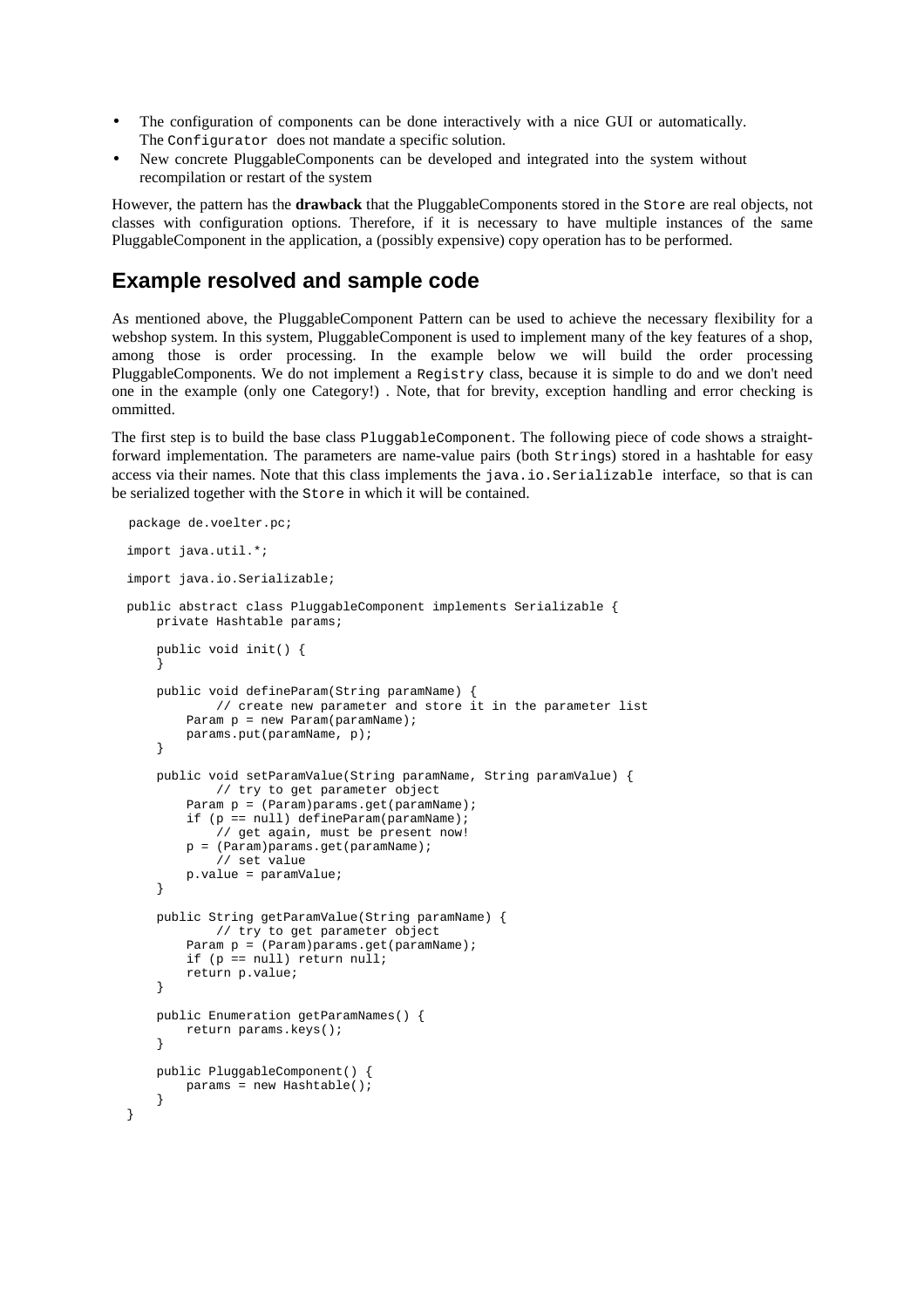The Param class which is used to store the parameters is also quite simple.

```
package de.voelter.pc;
import java.io.Serializable;
public class Param implements Serializable {
   public String value;
   public String name;
    public Param(String paramName) {
        name = paramName;
    }
}
```


*Figure 9: The PluggableComponents in the example*

In our example we want to implement the OrderProcessHandler-PluggableComponents. Two concrete handlers shall be implemented, one that processes an order by sending an email, the other one will insert a record into a table in a database. Figure 9 shows the class hierarchy we have to create. As we only use one category of PluggableComponents, we only have to define one abstract category class, OrderProcessHandler. This class defines one abstract business method, processOrder(Order) which processes an order. In its constructor, OrderProcessHandler defines one parameter, logFileName, that is common to all kinds of OrderProcessHandlers.

```
package de.voelter.pc.example;
import de.voelter.pc.PluggableComponent;
public abstract class OrderProcessHandler extends PluggableComponent {
    public abstract void processOrder(Order o);
    public OrderProcessHandler() {
        super();
            // Common parameter, which denoting the log file name
        defineParam("logFileName");
    }
}
```
The two concrete PluggableComponent must now be implemented. In their constructors they define the parameters they need. The EmailOrderProcessHandler defines smtpServer, receiver and sender, whereas the DatabaseOrderProcessHandler defines DBDriverClassName, DBUrl, tableName. Here is the constructor for the EmailOrderProcessHandler: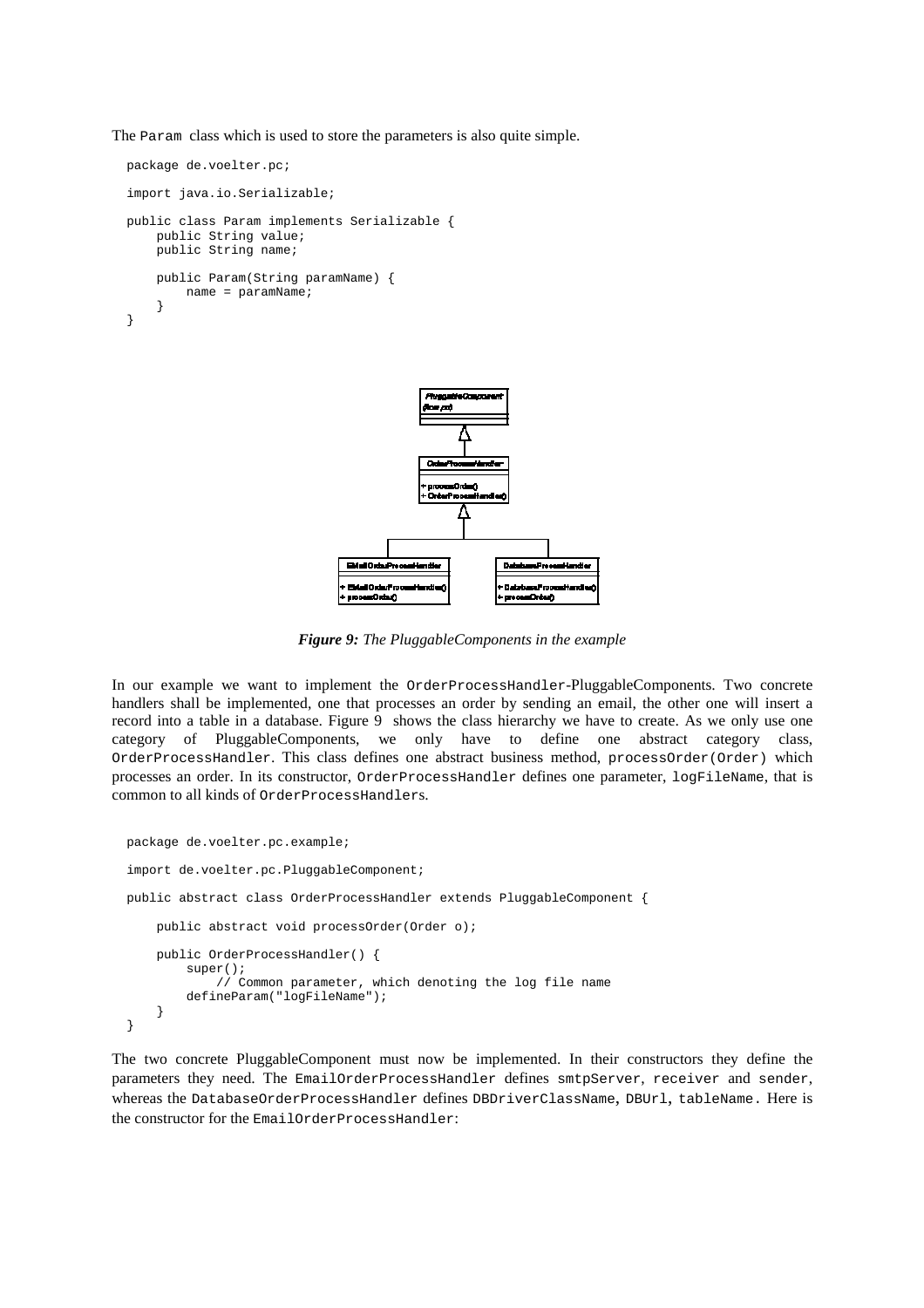```
public EMailOrderProcessHandler() {
  super();
      // create the necessary params
   defineParam("smtpServer");
  defineParam("receiver");
   defineParam("sender");
}
```
In addition, these classes implement the processOrder() method to send an email or to insert a record into a database table, respectively.

The next important class is the Editor, the class that serves as the Configurator in the example. In our example, the editor works as follows: It displays a table with two columns, parameter name and parameter value. In setPC(PluggableComponent) the editor queries the PluggableComponent for its parameter names; configure() uses setParamValue() and getParamValue() to set and get parameter values.

To store the configured PluggableComponents we use a Store-object. This class uses a java.util.Hashtable to store name/PluggableComponent-pairs and provides the code to (de-) serialize a Store object (and all contained PluggableComponents) to (from) a stream. To make this possible, this class is also Serializable.

Last but not least there are two simple applications to demostrate the usage of the previously created classes. AdminApp creates a PluggableComponent, configures it and stores it in the Store which is then serialized to a file.

```
package de.voelter.pc.example;
import de.voelter.pc.*;
import java.io.*;
public class AdminApp {
    public AdminApp() throws Exception {
            // create new concrete PluggableComponent
        EMailOrderProcessHandler eoph = new EMailOrderProcessHandler();
           // create editor
        DlgPCEditor pce = new DlgPCEditor(null);
            // set PluggableComponent in editor, edit it and get it back
        pce.setPC(eoph);
        pce.edit();
        eoph = (EMailOrderProcessHandler)pce.getPC();
            // store PluggableComponent in store...
        Store.getInstance().store("cust1_OPH", eoph);
            // save store to file
        FileOutputStream fos = new FileOutputStream("filename");
        Store.getInstance().serializeToStream(fos);
        System.exit(0);
    }
    // main as usual, creates AdminApp object
}
```
The application restores the Store and gets the configured PluggableComponent from it. It then calls processOrder() on the OrderProcessHandler object. For verification purposes the parameters are printed.

```
package de.voelter.pc.example;
import de.voelter.pc.*;
import java.io.*;
public class UseApp {
```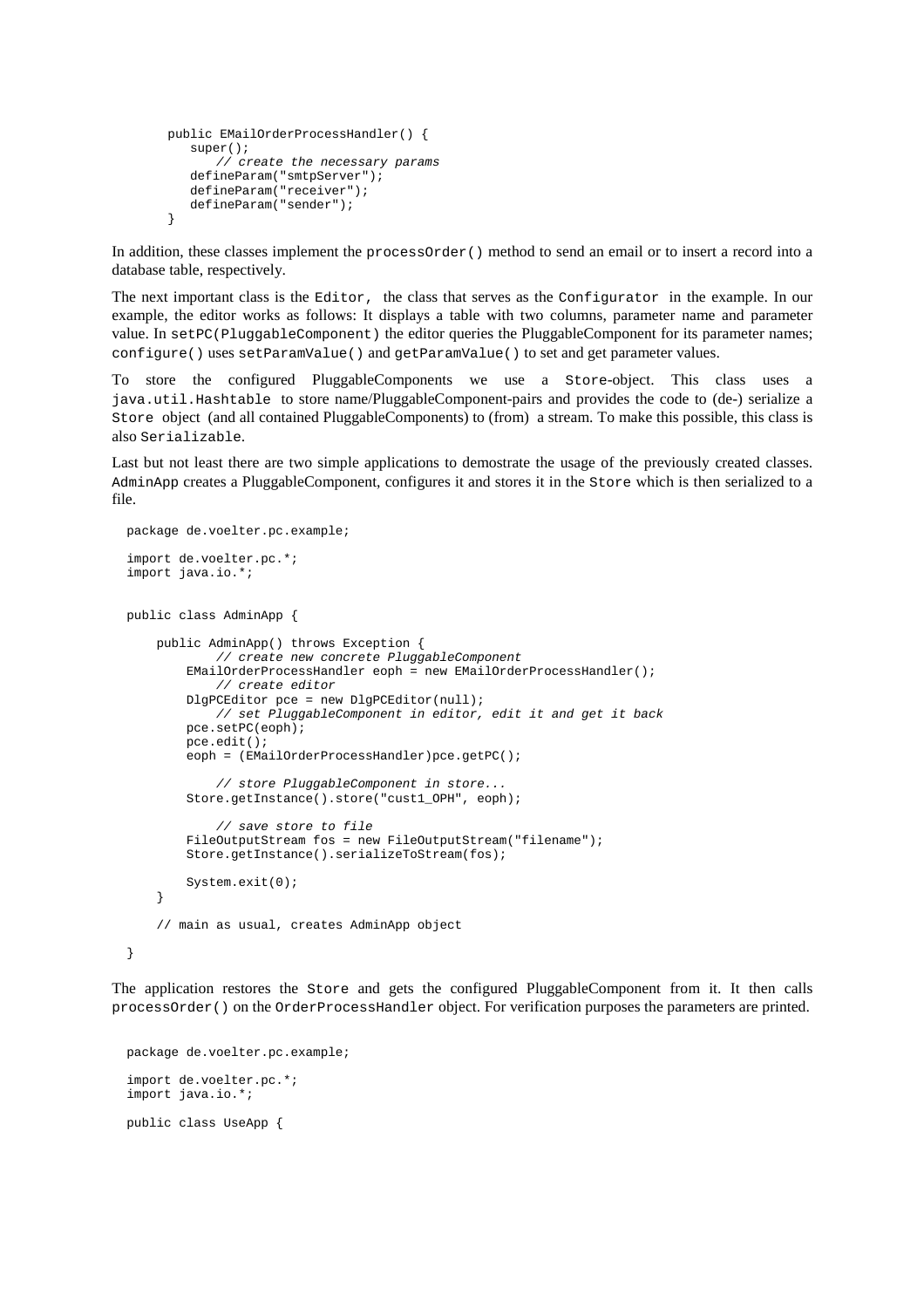```
public UseApp() throws Exception {
            // create input Stream from some file, Store serialized by AdminApp
        FileInputStream fis = new FileInputStream("filename");
        Store.deserializeFromStream(fis);
            // get Store instance and retrieve a PluggableComponent called "cust1_OPH"
        OrderProcessHandler oph = (OrderProcessHandler)
        Store.getInstance().get("cust1_OPH");
            // create Order
        Order order = new Order();
           // process an order with that instance
        oph.processOrder(order);
    }
    // main as usual, creates UseApp object
}
```
# **Variants and improvements**

There are many ways to enhance PluggableComponent, some are described below.

### **Additional methods**

The basic PluggableComponent class can be improved by implemeting additional methods. For example, a method undefParam(paramName) can be added to the PluggableComponent class. This method could be used in the constrctor of a concrete PluggableComponent class to hide a parameter defined in the abstract category class.

### **Custom parameter editors**

A very useful extension is the use of custom parameter editors. Upon definition of a parameter, a class name can be specified. This class has to implement an interface, ParameterEditor, which declares one method editParameter( Param ) .

When the Configurator is displayed, it can add an ellipsis button to the parameter's edit field. When the administrator clicks the ellipsis button, the class specified at definition time will be dynamically loaded. An object of this class will be created and the Configurator calls the editParameter() method of the parameter editor with the current parameter as actual argument. The parameter editor is displayed, and the administrator can edit the value in a more comfortable way (e.g. choosing a value from a list, entering and testing a regular expression). The new parameter value is returned. The parameter editor's class name can be stored in an additional attribute of the Param class, and could be accessed by a method getParamEditor(parName) in the PluggableComponent class.

### **Reflection**

Instead of using name-value pairs of String type, Objects or Anythings [ANY] can be used. Another possibility is to use regular class attributes if the language supports reflection. To enable the reflection tool to distinguish parameters from ordinary attributes, the parameter-attributes should start with a special prefix, e.g. with par.... The Configurator can then inspect the PluggableComponent class at runtime and show all par... parameters in the PluggableComponent Configurator. For each of the parameters a method setPar... and getPar... must be defined. The Configurator can then dynamically create invocations for these methods to set/get a parameter value.

#### **Description, help text etc.**

The usability of the pattern can be improved by adding a string that should be displayed in the PluggableComponent Configurator instead of the parameter name, or a help message can be specified etc. For each new attribute of Param, a corresponding setter/getter method must be added to PluggableComponent .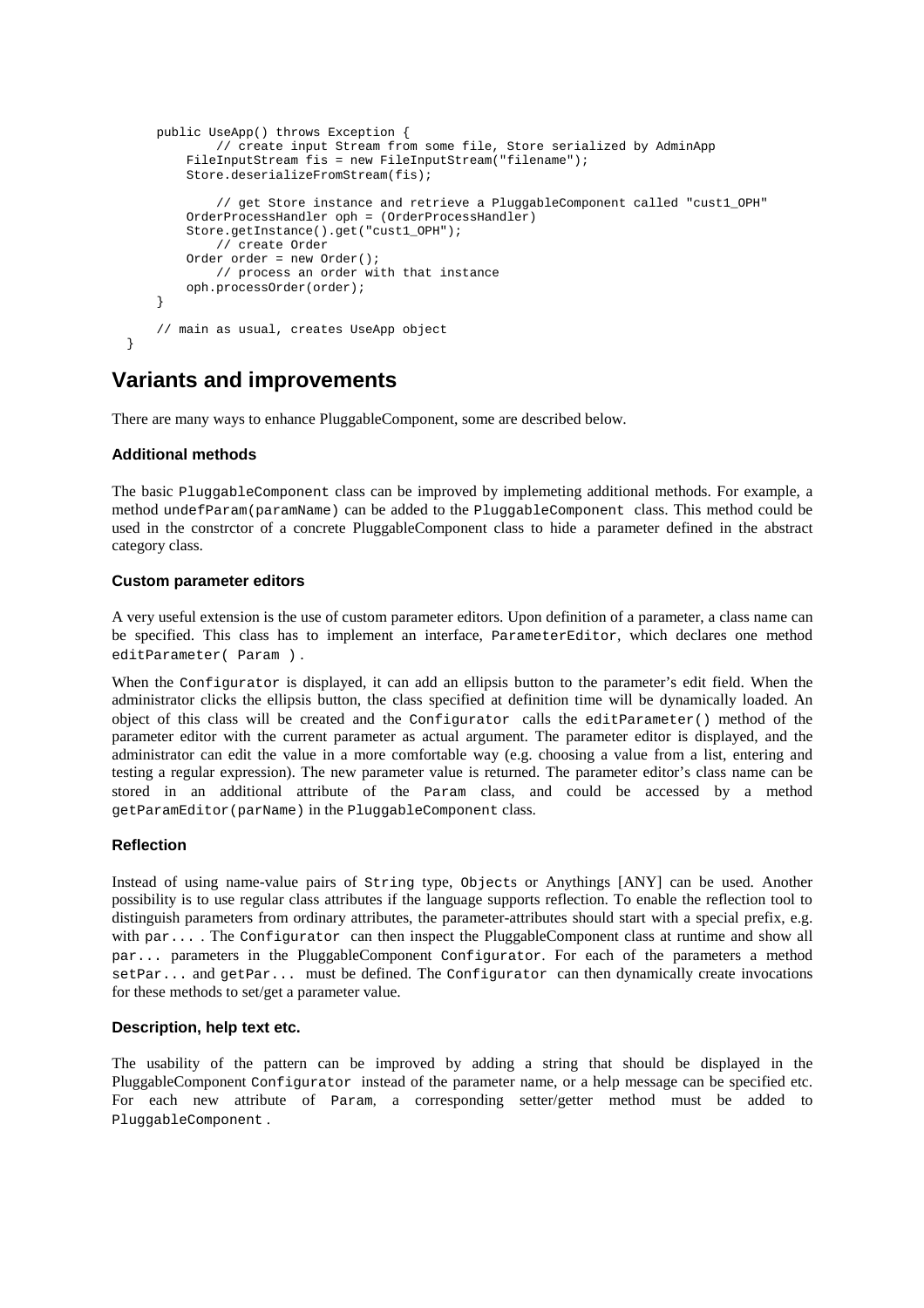### **Changes to the Store class**

It may be better to not directly serialize the Store object, but to have it contain another object that contains the actual PluggableComponents which is serialized.

It is also possible to have the Store contain multiple such objects, so that more than one PluggableComponent collection can be loaded.

### **Known uses**

PluggableComponent is used extensively in the n-technology framework [ZBS99] which is the basis for the aforementioned webshop system (n-sell). All replaceable components of the shop are implemented using this pattern.

Many graphical GUI builders use variations of this pattern. For example Borland's (or Inprise's) Delphi. It allows the programmer to drag components onto a form. These components can be customized in the properties editor. The form is then serialized to a .DFM file, which is later linked into the executable. Upon form creation at runtime, the form is deserialized.

IBM's Aglet API is a specification for agent programming in Java. Key to agent programming is the ability to move an agent's code and state from one host to another. The Aglet API uses serialization to transfer the agent's state. Upon creation of an agent, it is initialized with configuration data. On each hop the agent is serialized at the source host and deserialized at its destination host, where it continues its life at the point at which it had been suspended. Like PluggableComponent, the Aglet API uses serialized objects that have been configured earlier. However, it does not use PluggableComponent's parameters. The initialization is not achieved with a GUI configuration tool. Aglets use an array of java.lang.Objects to initialize the agent's state. Information on Aglets can be found at [AGLET].

# **Related Patterns**

It is interesting to see how some of the GOF patterns relate to PluggableComponent. They are all intended to change a part of a system, and they all achieve this by defining an abstract class against which the application can be programmed and providing different concrete classes which extend the abstract class. State changes the behaviour of a component depending on its state. Bridge separates the implementation of a component from its interface allowing to change the implementation at runtime. Strategy comes closest to PluggableComponent, because it allows to use different algorithms for a given purpose. PluggableComponent extends Strategy by providing a way to configure these components at runtime and by providing an infrastructure to manage the components in a system.

Peter Sommerlad and Marcel Rüedi presented the Do-it-yourself Reflection pattern collection at EuroPLOP'98. One of the patterns in this collection called Property List describes a way to "attach a flexible set of attributes to an object at run-time" [SR98]. This pattern might be used to implement PluggableComponent's parameters.

A pattern language that deals with Plug-Ins is Klaus Marquardt's ..Patterns for Plug-Ins" [KM99]. It focuses on the infrastructure needed to use Plug-Ins in an applications as well as on how Plug-Ins can be distributed and packaged.

To implement the serialization features used in this pattern, the Serializer pattern by Riehle, Siberski, Bäumer, Megert and Züllighoven published in [PLOPD3, chapter 17] will help.

The pattern uses the Singleton Pattern from [GOF94].

If PluggableComponent is implemented using reflection (see Variants section), the Reflection pattern in [BMRSS96] may be interesting.

Although it is not directly related to patterns, the following web site about dynamic architectures might be interesting: http://www.ics.uci.edu/~peymano/dynamic-arch/index.html